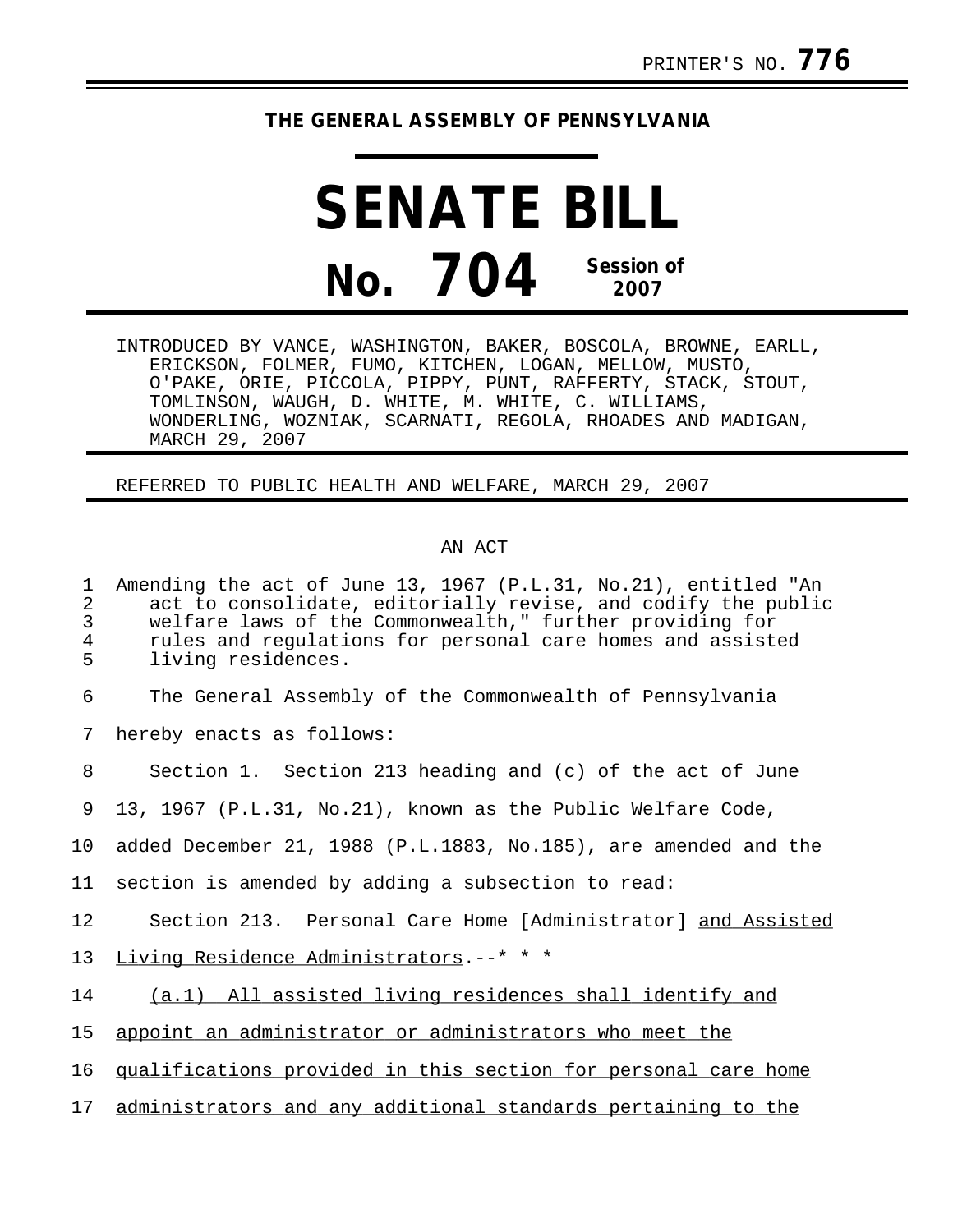1 operations of assisted living residences as the department may 2 establish by requlation.

 $3 * * * *$ 

4 (c) The department may promulgate regulations requiring 5 orientation and training for all direct care staff in a personal 6 care home or assisted living residence.

7 \* \* \*

8 Section 2. The definition of "facility" in section 1001 of 9 the act, amended December 21, 1988 (P.L.1883, No.185), is 10 amended and the section is amended by adding definitions to 11 read:

12 Section 1001. Definitions.--As used in this article-- 13 \* \* \*

14 The <u>"Assisted living residence" means any premises in which food,</u> 15 shelter, personal care, assistance or supervision and

16 supplemental health care services are provided for a period

17 exceeding twenty-four hours or four or more adults who are not

18 relatives of the operator, who require assistance or supervision

19 in such matters as dressing, bathing, diet, financial

20 management, evacuation from the residence in the event of an

21 emergency or medication prescribed for self-administration.

22 The state integral indicate in the set of  $22$  The state individual  $22$  The state individual

23 who is charged with the general administration of an assisted

24 living residence, whether or not such individual has an

25 <u>ownership interest in the residence or his function and duties</u>

26 are shared with other individuals.

27 \* \* \*

28 "Facility" means an adult day care center, child day care 29 center, family day care home, boarding home for children, mental 30 health establishment, personal care home, assisted living 20070S0704B0776 - 2 -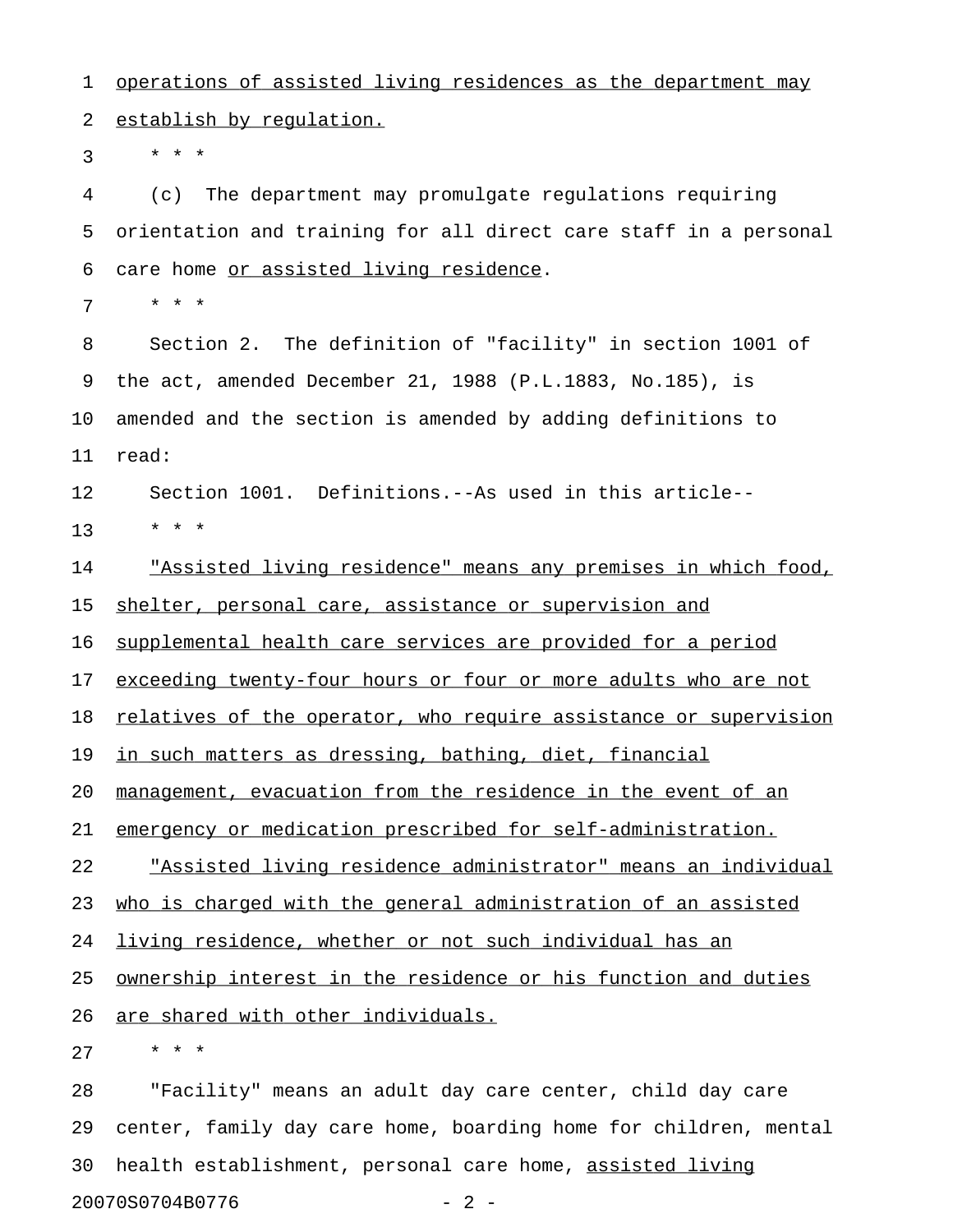1 <u>residence,</u> nursing home, hospital or maternity home, as defined 2 herein, [and shall not include those] except to the extent that 3 such a facility is operated by the State or Federal governments 4 or those supervised by the department[.], or licensed pursuant 5 to the act of July 19, 1979 (P.L.130, No.48), known as the 6 "Health Care Facilities Act." 7 \* \* \* 8 "Supplemental health care service" means the provision by an 9 assisted living residence of any type of health care service, 10 either directly or through contractors, subcontractors, agents 11 or designated providers, except for any service that is required

12 by law to be provided by a health care facility pursuant to the 13 act of July 19, 1979 (P.L.130, No.48), known as the "Health Care 14 Facilities Act."

15 Section 3. Section 1006 of the act, amended December 21, 16 1988 (P.L.1883, No.185), is amended to read:

17 Section 1006. Fees.--Annual licenses shall be issued when 18 the proper fee, if required, is received by the department and 19 all the other conditions prescribed in this act are met. For 20 personal care homes and assisted living residences, the fee 21 shall be an application fee. The fees shall be:

22 Facility Annual Fee 23 Adult day care center 5 15 24 Mental health establishment 50 25 Personal care home

26 or assisted

|                       | 15                                     |
|-----------------------|----------------------------------------|
| -- 21 - 50 beds       | 20                                     |
| $-- 51 - 100$ beds    | 30                                     |
| $-101$ beds and above | 50                                     |
|                       | living residence $- - [0]$ 4 - 20 beds |

20070S0704B0776 - 3 -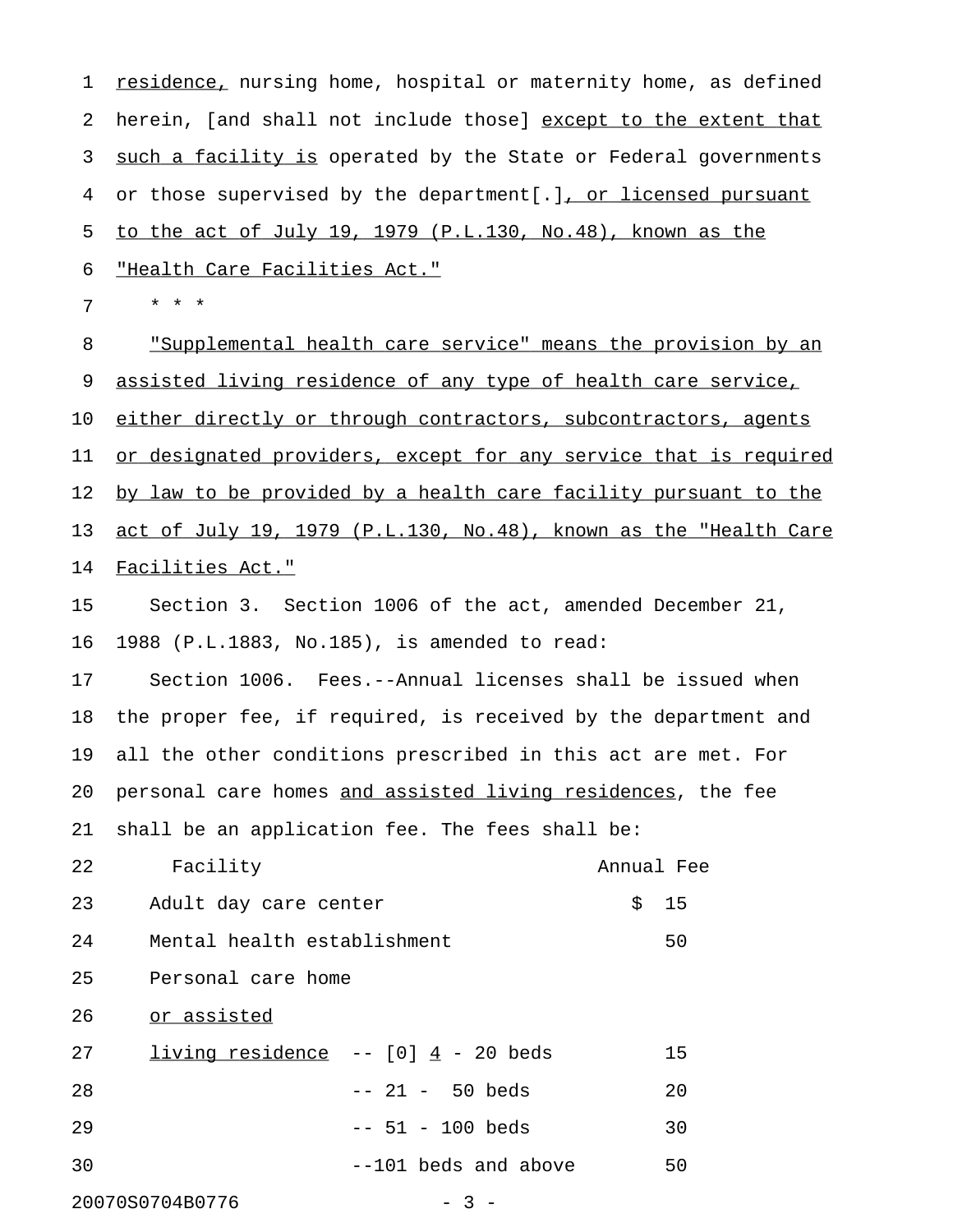1 No fee shall be required for the annual license in the case 2 of day care centers, family day care homes, boarding homes for 3 children or for public or nonprofit mental institutions.

4 Section 4. The definition of "private institution" in 5 section 1051 of the act, amended December 21, 1988 (P.L.1883, 6 No.185), is amended to read:

7 Section 1051. Definition.--As used in this subarticle-- 8 "Private institution" means any of the following facilities 9 by whatever term known and irrespective of the age group served: 10 Mental hospital, institution for the mentally defective, day 11 care center, nursing home, hospital, personal care home, 12 assisted living residence and other similar institution which is 13 operated for profit and which requires a license issued by the 14 department.

15 Section 5. Sections 1057.1, 1057.2(a), 1057.3, 1085 16 introductory paragraph, 1086(e) and 1087 of the act, added 17 December 21, 1988 (P.L.1883, No.185), are amended to read: 18 Section 1057.1. Appeals.--(a) An appeal from the decision 19 of the department relating to the licensure or revocation of a 20 personal care home or assisted living residence shall not act as 21 a supersedeas but, upon cause shown and where circumstances 22 require it, the reviewing authority shall have the power to 23 grant a supersedeas.

24 (b) If, without good cause, one or more Class I or Class II 25 violations remain uncorrected or when the home or residence has 26 demonstrated a pattern of episodes of noncompliance alternating 27 with compliance over a period of at least two years such as 28 would convince a reasonable person that any correction of 29 violations would be unlikely to be maintained, the department 30 may petition the court to appoint a master designated as 20070S0704B0776 - 4 -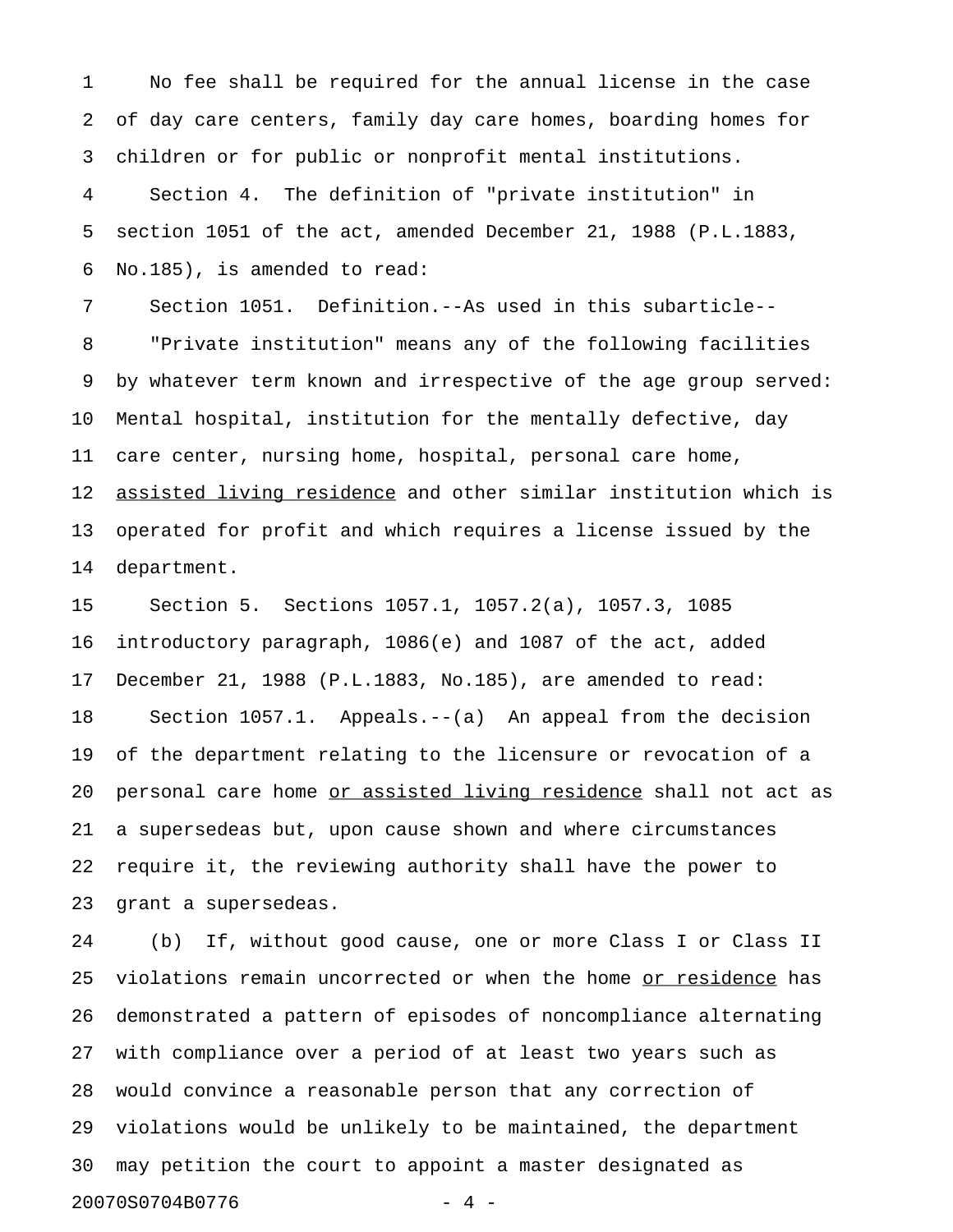1 qualified by the department to assume operation of the home or 2 residence at the [home's] operator's expense for a specified 3 period of time or until all violations are corrected and all 4 applicable laws and regulations are complied with.

5 Section 1057.2. Relocation.--(a) The department, in 6 conjunction with appropriate local authorities, shall relocate 7 residents from a personal care home or assisted living residence 8 if any of the following conditions exist:

9 (1) The home <u>or residence</u> is operating without a license. 10 (2) The licensee is voluntarily closing a home <u>or residence</u> 11 and relocation is necessary for the health and welfare of the 12 resident or residents.

13 \* \* \*

14 Section 1057.3. Rules and Regulations for Personal Care Home 15 <u>and Assisted Living Residences</u>.--(a) The rules and regulations 16 for the licensing of personal care homes and assisted living 17 residences promulgated by the department shall require that: 18 (1) Prior to a resident's admission to a personal care home 19 or assisted living residence, an initial standardized screening 20 instrument be completed for that resident by the [personal care 21 home] provider or a human service agency. Such standardized 22 screening instrument shall be developed by the department. 23 [This]

24 (i) For a personal care home, the screening will be done to 25 determine that the potential resident does not require the 26 services in or of a long-term care facility [or] and whether the 27 potential resident requires the services of a personal care 28 [services] home and, if so, the nature of the services and 29 supervision necessary.

30 (ii) For an assisted living residence, the screening will be 20070S0704B0776 - 5 -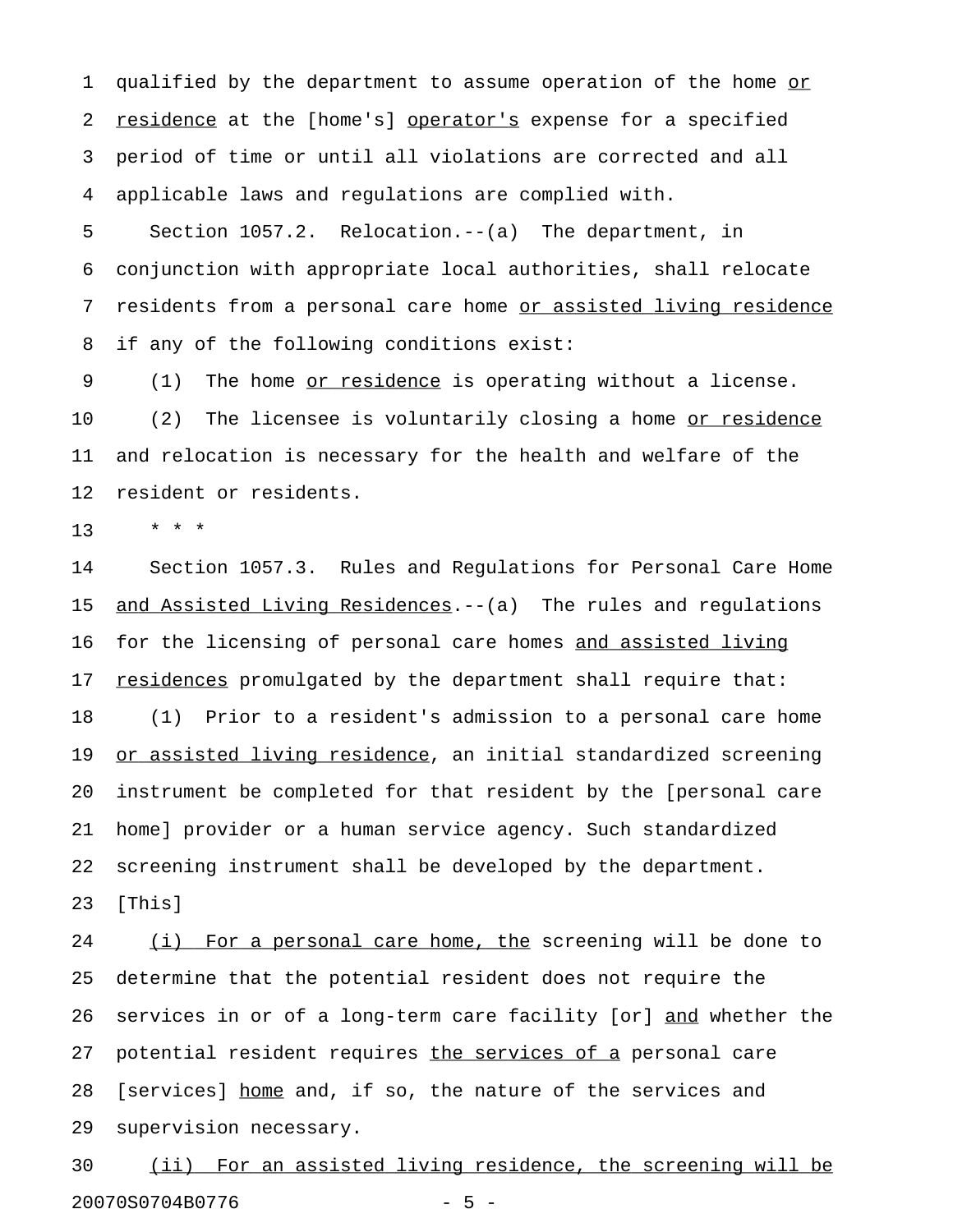1 done to determine whether the potential resident requires the 2 services provided by an assisted living residence. A resident 3 who currently does not require assistance in obtaining 4 supplemental health care service, but who may require such 5 services in the future or who wishes to obtain assistance in 6 obtaining such services or reside in a facility in which such 7 services are available, may be admitted to the assisted living 8 residence, provided the resident is only provided service 9 required or requested by the resident. 10 (iii) An initial screening shall not be required to commence 11 supplemental health care services to a resident of an assisted 12 living facility who was not receiving such services at the time 13 of the resident's admission; to transfer a resident from a 14 portion of an assisted living residence that does not provide 15 supplemental health care service to a portion of the residence 16 that provides such service; or to transfer a resident from a 17 personal care home to an assisted living residence licensed by 18 the same operator.

19 (2) In addition to the screening, each resident receive a 20 complete medical examination by a physician prior to, or within 21 thirty days of, admission and that, once admitted, each resident 22 receive a screening and medical evaluation at least annually. 23 (3) A personal care home or assisted living residence 24 administrator refer an applicant whose needs cannot be met by [a 25 personal care home] the home or residence to an appropriate 26 assessment agency.

27 (4) Each resident be provided by the administrator with 28 notice of any Class I or Class II violations uncorrected after 29 five days.

30 (5) All residents sign a standard written admission 20070S0704B0776 - 6 -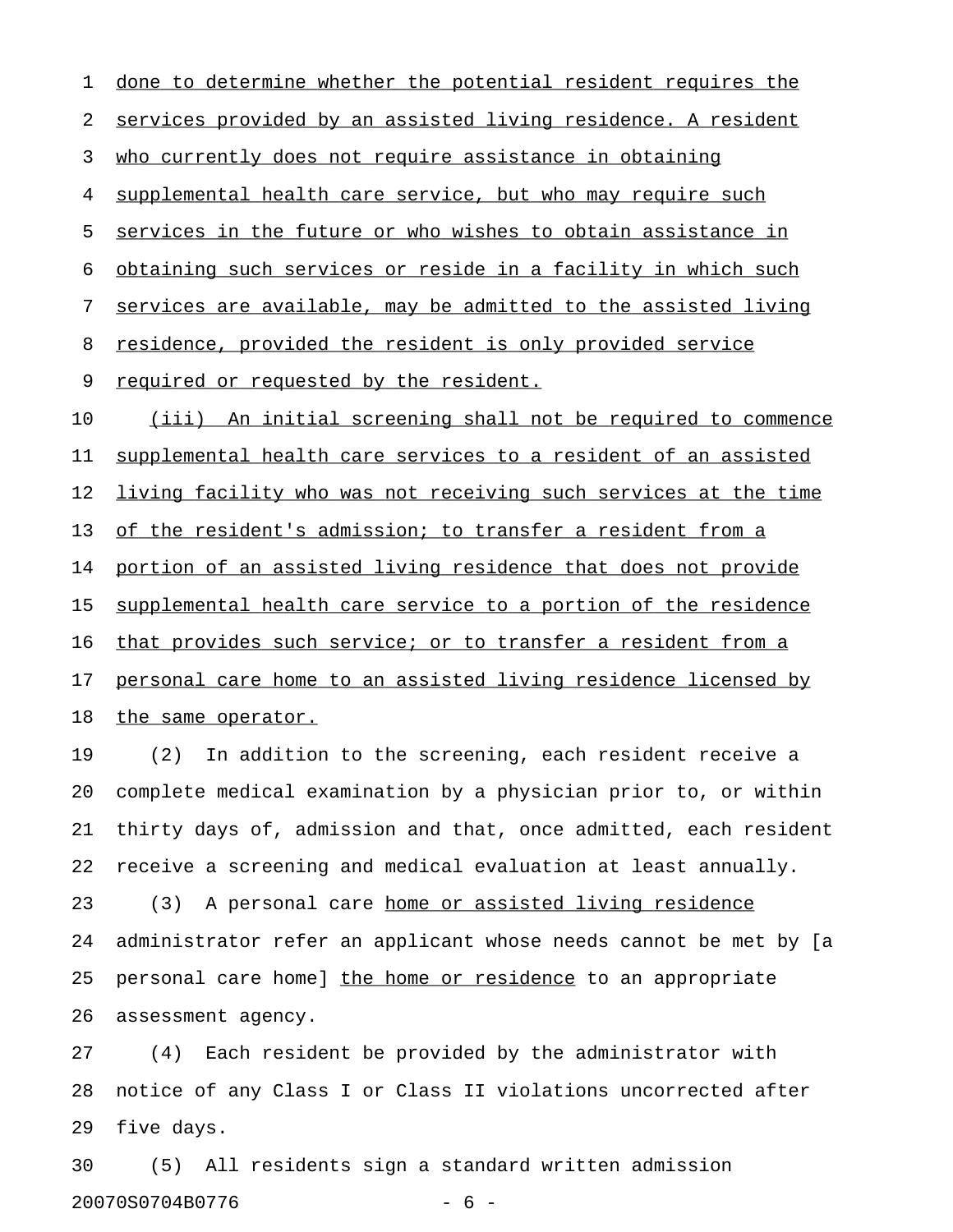1 agreement which shall include the disclosure to each resident of 2 the actual rent and other charges for services provided by the 3 personal care home or assisted living residence.

4 (6) For residents eligible for Supplemental Security Income 5 (SSI) benefits, actual rent and other charges not exceed the 6 resident's actual current monthly income reduced by a personal 7 needs allowance for the resident in an amount to be determined 8 by the department, but not less than twenty-five dollars (\$25). 9 (7) A personal care home <u>or assisted living residence</u> not 10 seek or accept any payments from a resident who is a 11 Supplemental Security Income (SSI) recipient in excess of one-12 half of any funds received by the resident under the act of 13 March 11, 1971 (P.L.104, No.3), known as the "Senior Citizens 14 Rebate and Assistance Act."

15 (8) A personal care home <u>or assisted living residence</u> not 16 seek or accept from a resident who is eligible for Supplemental 17 Security Income (SSI) benefits any payment from any funds 18 received as lump sum awards, gifts or inheritances, gains from 19 the sale of property, or retroactive government benefits: 20 Provided, however, That an owner or operator may seek and accept 21 payments from funds received as retroactive awards of Social 22 Security or Supplemental Security Income (SSI) benefits, but 23 only to the extent that the retroactive awards cover periods of 24 time during which the resident actually resided in the personal 25 care home or assisted living residence.

26 (9) Each resident who is a recipient of, or an eligible 27 applicant for, Supplemental Security Income (SSI) benefits be 28 provided, at no additional charge to the resident, necessary 29 personal hygiene items and personal laundry services. This 30 requirement does not include cosmetic items.

20070S0704B0776 - 7 -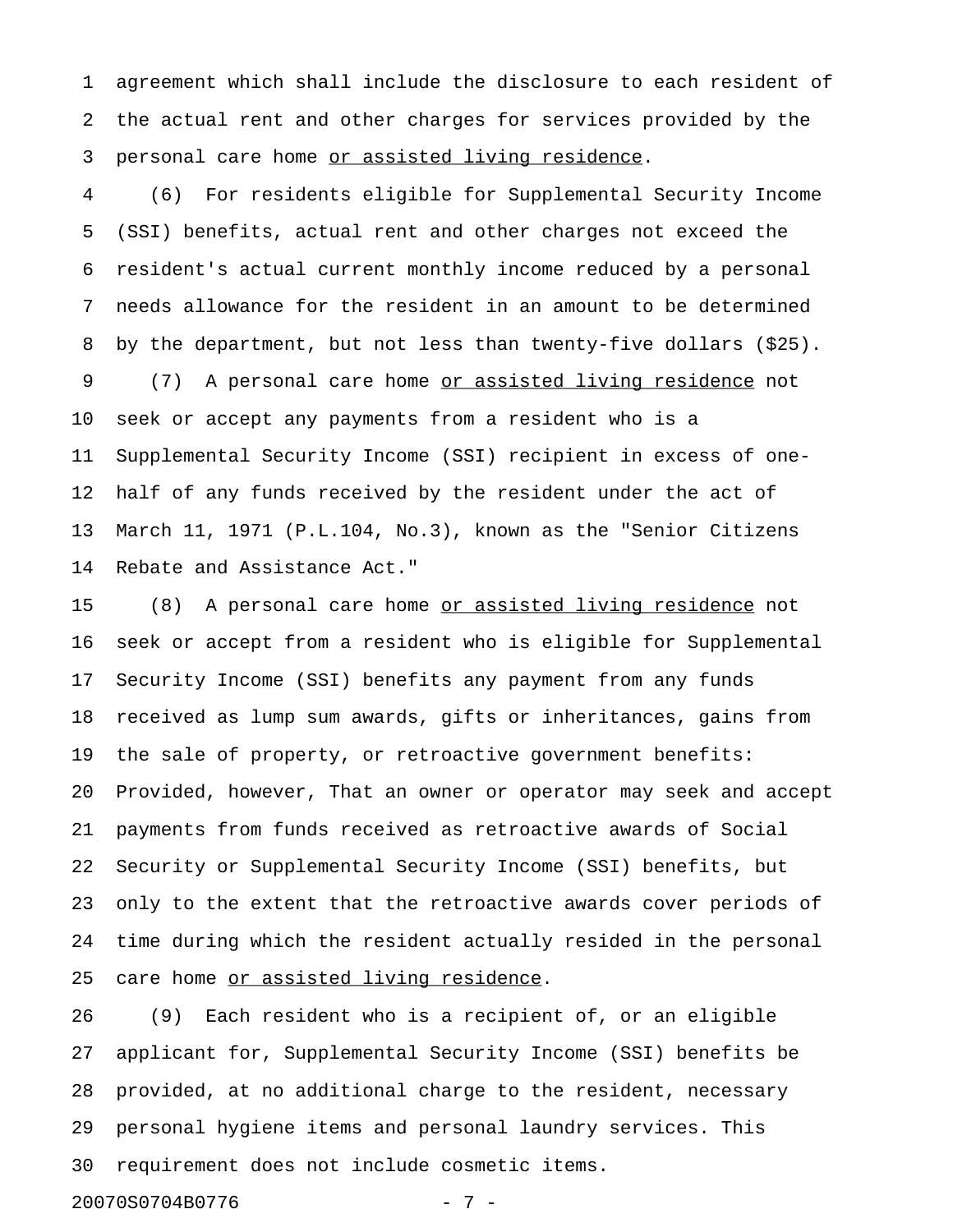1 (10) All residents may leave and return to [the] a personal 2 care home or assisted living residence, receive visitors, have 3 access to a telephone and mail and participate in religious 4 activities.

5 (11) Personal care home and assisted living residence 6 owners, administrators or employes be prohibited from being 7 assigned power of attorney or guardianship for any resident. 8 (12) Each assisted living residence demonstrate the ability 9 to provide supplemental health care services in a manner duly 10 protective of the health, safety and well-being of its residents 11 utilizing employes, independent contractors or contractual 12 arrangements with other health care facilities or practitioners 13 licensed, registered or certified to the extent required by law 14 to provide such service. To the extent prominently disclosed in 15 a written admission agreement, an assisted living residence may 16 require residents to use providers of supplemental health care 17 services designated by the facility. 18 (13) A personal care home provide supplemental health care 19 services to residents, provided, however, that a personal care 20 home may assist residents in obtaining health care services in 21 the manner provided by 55 Pa. Code §§ 2600.29 (relating to 22 hospice care and services), 2600.142 (relating to assistance 23 with health care) and 2600.181 (relating to self-administration) 24 through 2600.191 (relating to medications) or as otherwise 25 provided by requlations adopted by the department not 26 <u>inconsistent with the requirements of this section.</u> 27 (b) [The] Subject to subsection  $(a)(13)$ , the department 28 shall not prohibit immobile persons who do not require the 29 services of a licensed long-term care facility[, but who require 30 personal care services,] from residing in a personal care home,

20070S0704B0776 - 8 -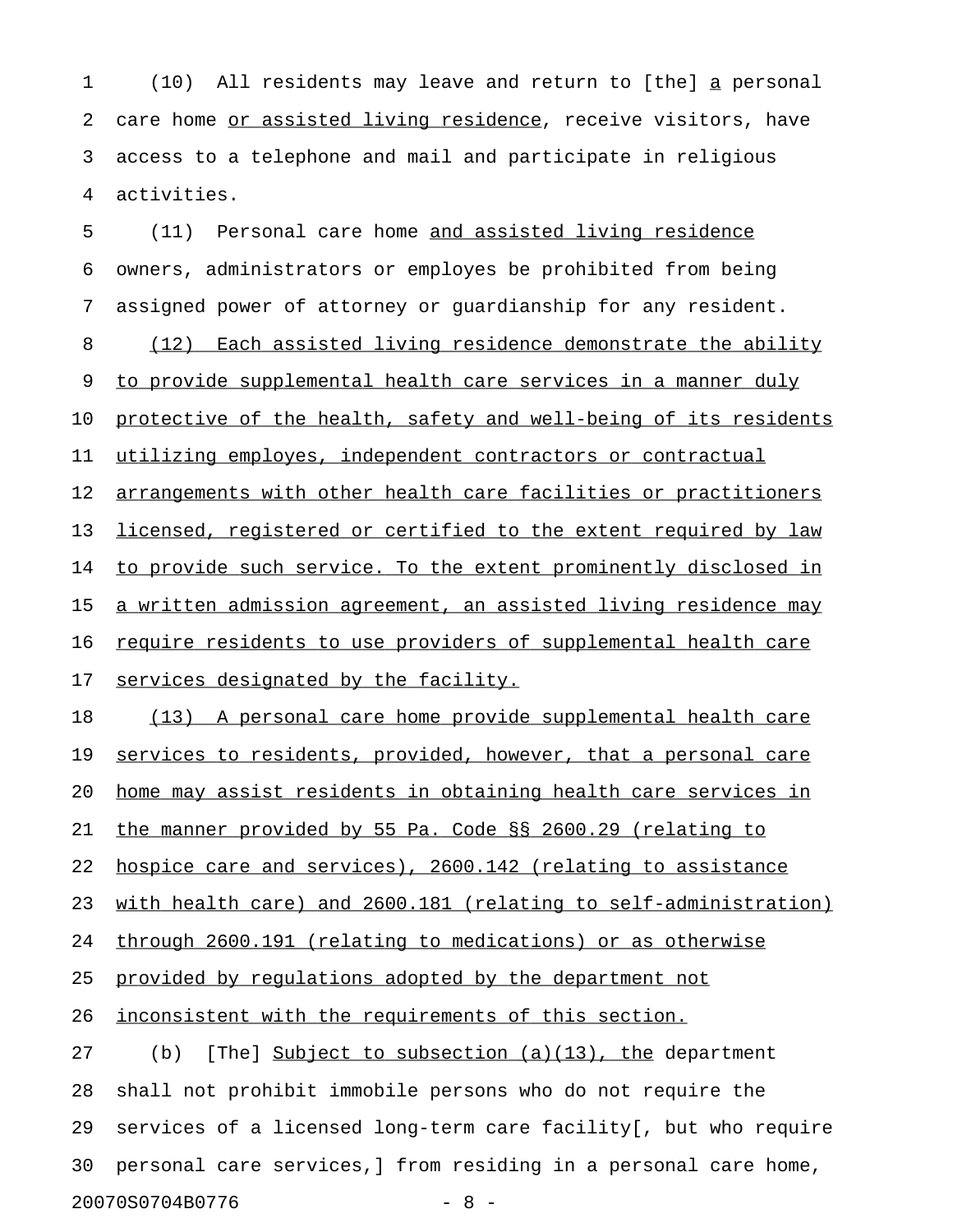1 provided that appropriate personal care services and health care 2 services are available to the resident and the design, 3 construction, staffing or operation of the personal care home 4 allows for safe emergency evacuation. Persons requiring the 5 services of a licensed long-term care facility, including 6 immobile persons, may reside in an assisted living residence, 7 provided that appropriate supplemental health care services are 8 provided such residents and the design, construction, staffing 9 and operation of the assisted living residence allows for their 10 safe emergency evacuation. 11 (c) An assisted living residence may not admit, retain or 12 serve a consumer with any of the following conditions or health 13 care needs: 14 (1) Ventilator dependency. 15 (2) Stage III and IV, or multiple stage II decubiti and 16 vascular ulcers that are not in a healing stage. 17 (3) Continuous intravenous fluids. 18 (4) Reportable infectious diseases, such as tuberculosis, in 19 a communicable state that require isolation of the consumer or 20 require special precautions by a caretaker to prevent 21 transmission of the disease unless the Department of Health 22 directs that isolation be established within the assisted living 23 residence. 24 (5) Nasogastric tubes. 25 (6) Gastric tubes, except when the consumer is capable of 26 self-care of the tube. 27 (7) Physical restraints. 28 (8) Tracheostomy except when the consumer is independently 29 capable of self-care of the tracheostomy. 30 (9) Other conditions for which care cannot be provided in a

20070S0704B0776 - 9 -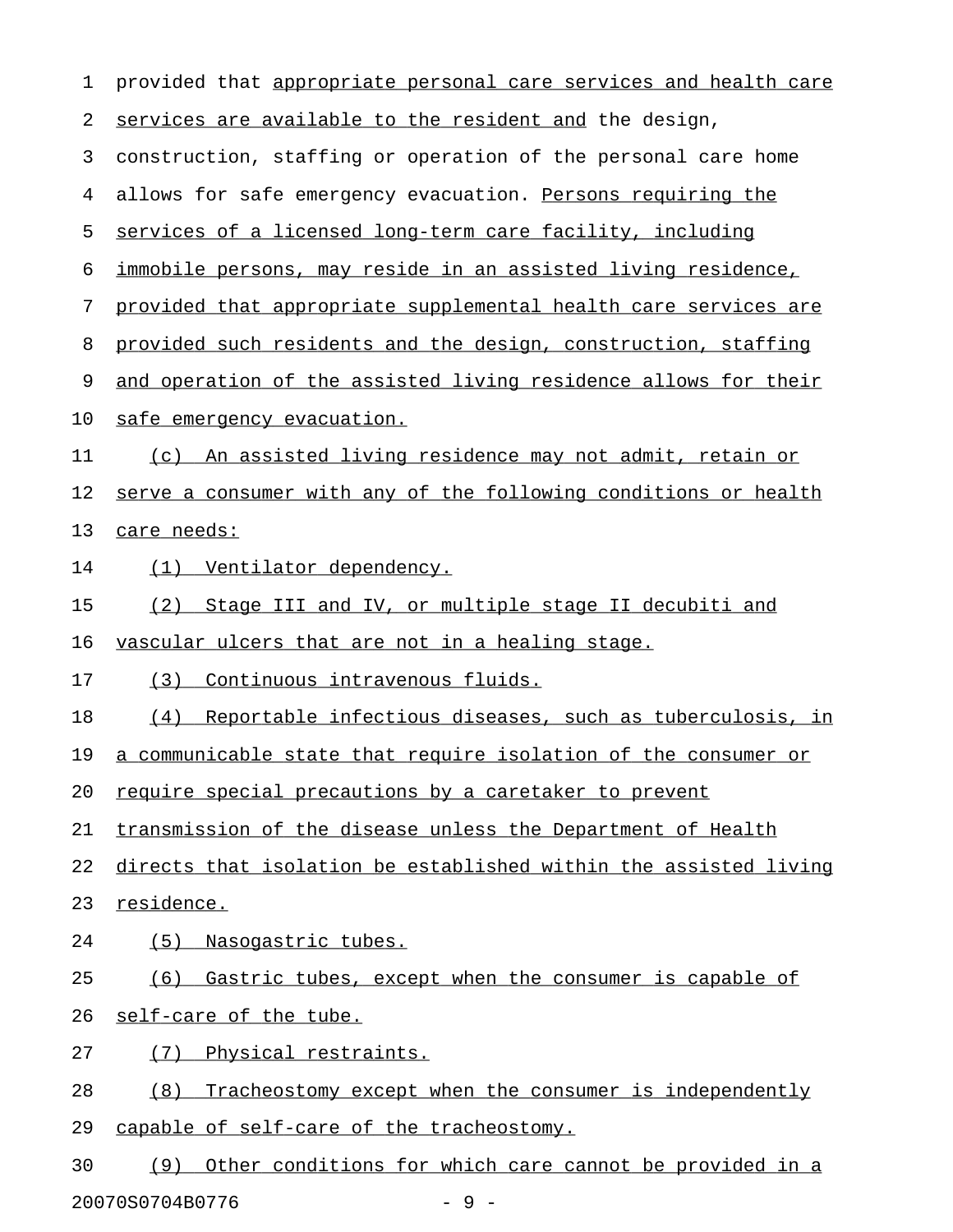| 1  | safe and effective manner in an assisted living residence as    |
|----|-----------------------------------------------------------------|
| 2  | determined by regulations adopted by the department.            |
| 3  | (10) A consumer for whom an assisted living residence           |
| 4  | administrator, acting in consultation with supplemental health  |
| 5  | care providers, or whose physician or the medical director of   |
| 6  | the facility, certifies is not appropriate for admission or     |
| 7  | retention in an assisted living residence.                      |
| 8  | (11) A consumer for whom a determination is made that the       |
| 9  | consumer's health care needs cannot be met by a provider of     |
| 10 | personal care or assisted living services or within an assisted |
| 11 | living residence, including a consumer requiring:               |
| 12 | (i) skilled nursing care twenty-four hours per day;             |
| 13 | (ii) a sliding scale insulin administration unless the          |
| 14 | consumer is capable of self-administration or a licensed health |
| 15 | care professional or other individual qualified to do so        |
| 16 | administers the insulin;                                        |
| 17 | (iii) intermittent intravenous therapy unless a licensed        |
| 18 | health care professional manages the therapy;                   |
| 19 | insertions, sterile irrigation and replacement of a<br>(iv)     |
| 20 | catheter, except for routine maintenance of a urinary catheter, |
| 21 | unless the consumer is capable of self-administration or a      |
| 22 | licensed health care professional administers the catheter;     |
| 23 | oxygen, unless the consumer is capable of self-<br>(v)          |
| 24 | administration or a licensed health care professional           |
| 25 | administers the oxygen;                                         |
| 26 | (vi) inhalation therapy, unless the consumer is capable of      |
| 27 | self-administration or a licensed health care professional      |
| 28 | administers the therapy; or                                     |
| 29 | (vii) other types of supplemental health care services that     |
| 30 | an assisted living residence administrator, acting in           |

20070S0704B0776 - 10 -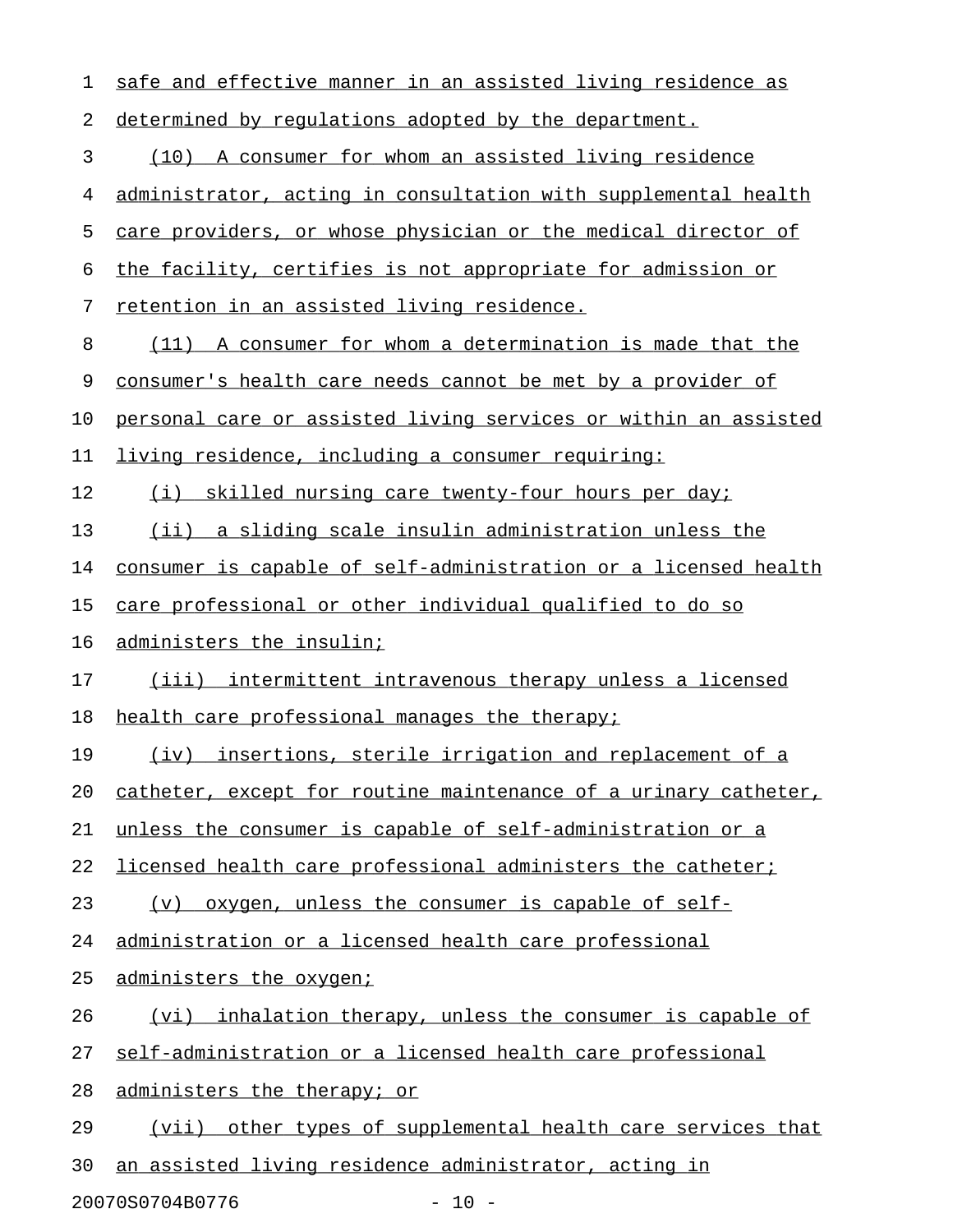1 consultation with supplemental health care providers, determines 2 cannot be provided in a safe and effective manner by the 3 assisted living residence. 4 (d) (i) Subject to subsection (a)(12), an assisted living 5 residence may admit or retain a resident who does not require 6 supplemental health care services or who, subject to any 7 restrictions provided in the written resident agreement, makes 8 alternative arrangements for such services. 9 (ii) Portions or sections of an assisted living residence 10 may be designated for use by residents not requiring 11 supplemental health care services, or for a facility may provide 12 services both to residents receiving supplemental health care 13 service and to residents not receiving such service within the 14 same portions or sections of its residence. 15 Section 1085. Classification of Violations.--The department 16 shall classify each violation of its regulations [on] by\_\_ 17 personal care homes or assisted living residences into one of 18 the following categories: 19 \* \* \* 20 Section 1086. Penalties.--\* \* \* 21 (e) A personal care home <u>or assisted living residence</u> found 22 to be operating without a license shall be assessed a penalty of 23 five hundred dollars (\$500). If, after fourteen days, a provider 24 [of a personal care home] cited for operating without a license 25 fails to file an application for a license, the department shall 26 assess an additional twenty dollars (\$20) for each resident for 27 each day in which the home or residence fails to make such 28 application.

29 \* \* \*

30 Section 1087. Revocation or Nonrenewal of License.--(a) (1) 20070S0704B0776 - 11 -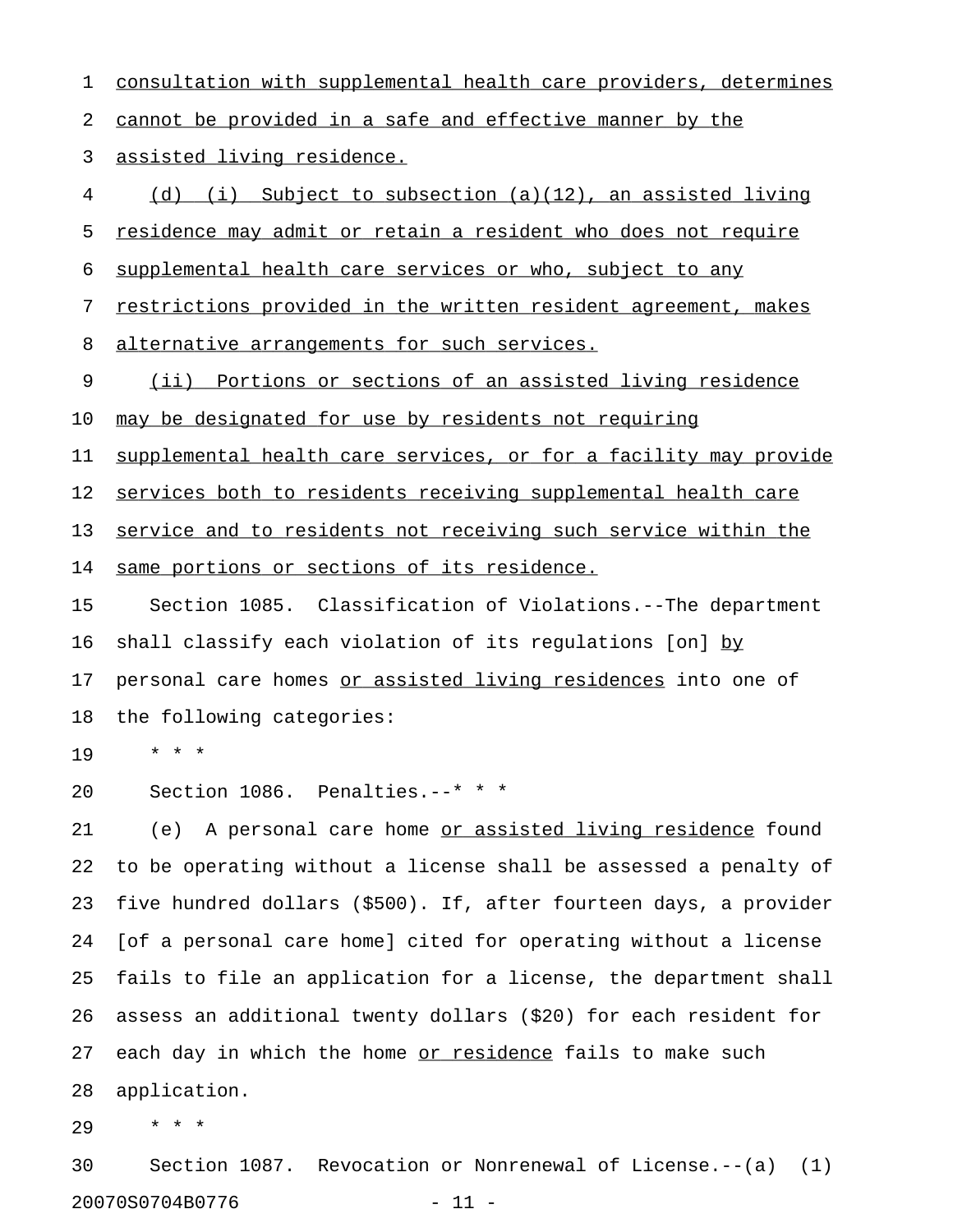1 The department shall temporarily revoke the license of a 2 personal care home or assisted living residence if, without good 3 cause, one or more Class I violations remain uncorrected twenty-4 four hours after the [personal care home] operator has been 5 cited for such violation or if, without good cause, one or more 6 Class II violations remain uncorrected fifteen days after being 7 cited for such violation.

8 (2) Upon the revocation of a license pursuant to this 9 subsection, all residents shall be relocated.

10 (3) The revocation may terminate upon the department's 11 determination that its violation is corrected.

12 (4) If, after three months, the department does not issue a 13 new license for a personal care home or assisted living 14 residence license revoked pursuant to this section:

15 (i) Such revocation or nonrenewal pursuant to this section 16 shall be for a minimum period of five years.

17 (ii) No provider of a personal care home <u>or assisted living</u> 18 residence who has had a license revoked or not renewed pursuant 19 to this section shall be allowed to operate or staff or hold an 20 interest in a home <u>or residence</u> that applies for a license for a 21 period of five years after such revocation or nonrenewal.

22 (b) The department shall revoke or refuse to renew the 23 license of a personal care home <u>or assisted living residence</u> if, 24 during any two-year period, the home or residence, without good 25 cause, on two or more separate occasions, has been found to have 26 violated a regulation of the department which has been

27 categorized as Class I.

28 (c) The power of the department to revoke or refuse to renew 29 or issue a license pursuant to this section is in addition to 30 the powers and duties of the department pursuant to section 20070S0704B0776 - 12 -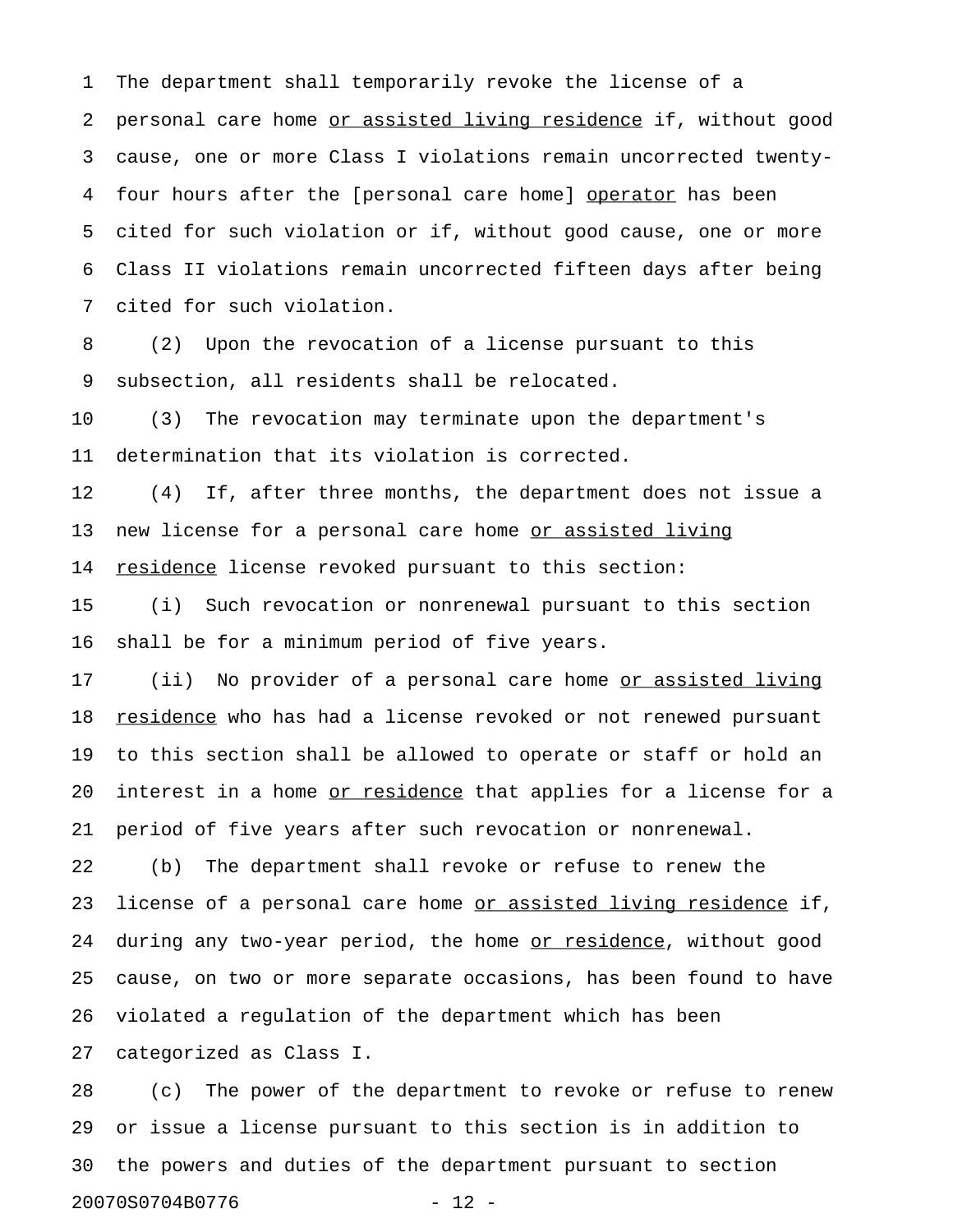1 1026.

2 Section 6. The following transitional provisions shall 3 apply:

4 (1) A facility licensed as a personal care home upon the 5 effective date of this section shall not provide supplemental 6 health care services to its residents until the facility 7 submits an application to the department to operate an 8 assisted living residence and the department issues a license 9 to the facility to operate as an assisted living residence.

10 (2) Prior to the issuance of application forms and the 11 adoption of regulations pertaining to assisted living 12 residences, the department shall issue licenses to operators 13 of personal care homes to operate assisted living residences 14 based upon the review of plans submitted by the operator 15 demonstrating the ability of a facility to safely and 16 effectively operate as an assisted living residence pursuant 17 to the requirements of this act.

18 (3) Unless the department, pursuant to section 213(a.1) 19 of the act, promulgates final regulations establishing 20 additional qualifications for assisted living residence 21 administrators, a personal care home administrator may serve 22 as an assisted living residence administrator, and unless the 23 department, pursuant to section 213(a.1) of the act, 24 promulgates final regulations establishing additional 25 orientation or training requirements for direct care staff in 26 an assisted living residence, direct care staff who have 27 received orientation and training required for a personal 28 care home may serve as direct care staff in an assisted 29 living residence.

30 (4) Except to the extent inconsistent with this act, a 20070S0704B0776 - 13 -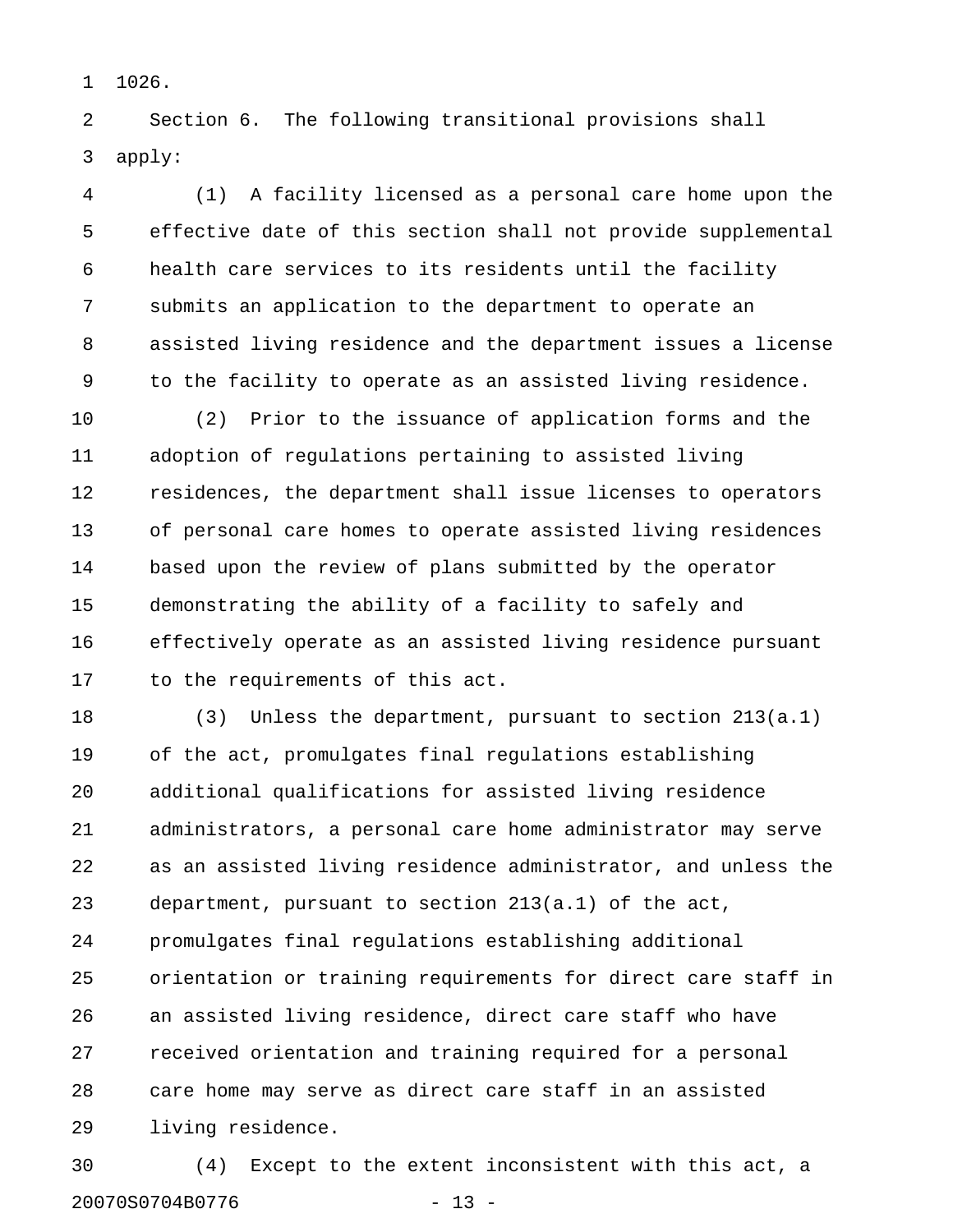1 reference in another statute to a personal care home, a 2 personal care boarding home, personal care housing or a 3 personal care home administrator shall be construed to also 4 include an assisted living residence or an assistant living 5 residence administrator, including, but not limited to, the 6 use of such terms in: 7 (i) the definition of "caretaker" in 18 Pa.C.S. § 8 2713; 9 (ii) the definition of "health care provider" in 42 10 Pa.C.S. § 5101.1; 11 (iii) the definition of "health center" in 53 12 Pa.C.S. § 5602; 13 (iv) the authorization to conduct studies and 14 evaluations and to develop community housing options by 15 the Department of Aging as provided by section 2203-A of 16 the act of April 9, 1929 (P.L.177, No.175), known as The 17 Administrative Code of 1929; 18 (v) the authorization to develop community-based 19 service and housing options for impaired and chronically 20 ill older persons provided to area agencies on aging by 21 section 2207-A of The Administrative Code of 1929; 22 (vi) the term "residence" in section 2201-A of the 23 act of July 28, 1953 (P.L.723, No.230), known as the 24 Second Class County Code, 25 (vii) the authorization to provide tax exempt bond 26 allocations pursuant to Chapter 27 of the act of June 29, 27 1996 (P.L.434, No.67), known as the Job Enhancement Act; 28 (viii) the definition of "exempt facility" in 29 section 2702 of the Job Enhancement Act; 30 (ix) the definition of "facility" in section 103 of 20070S0704B0776 - 14 -